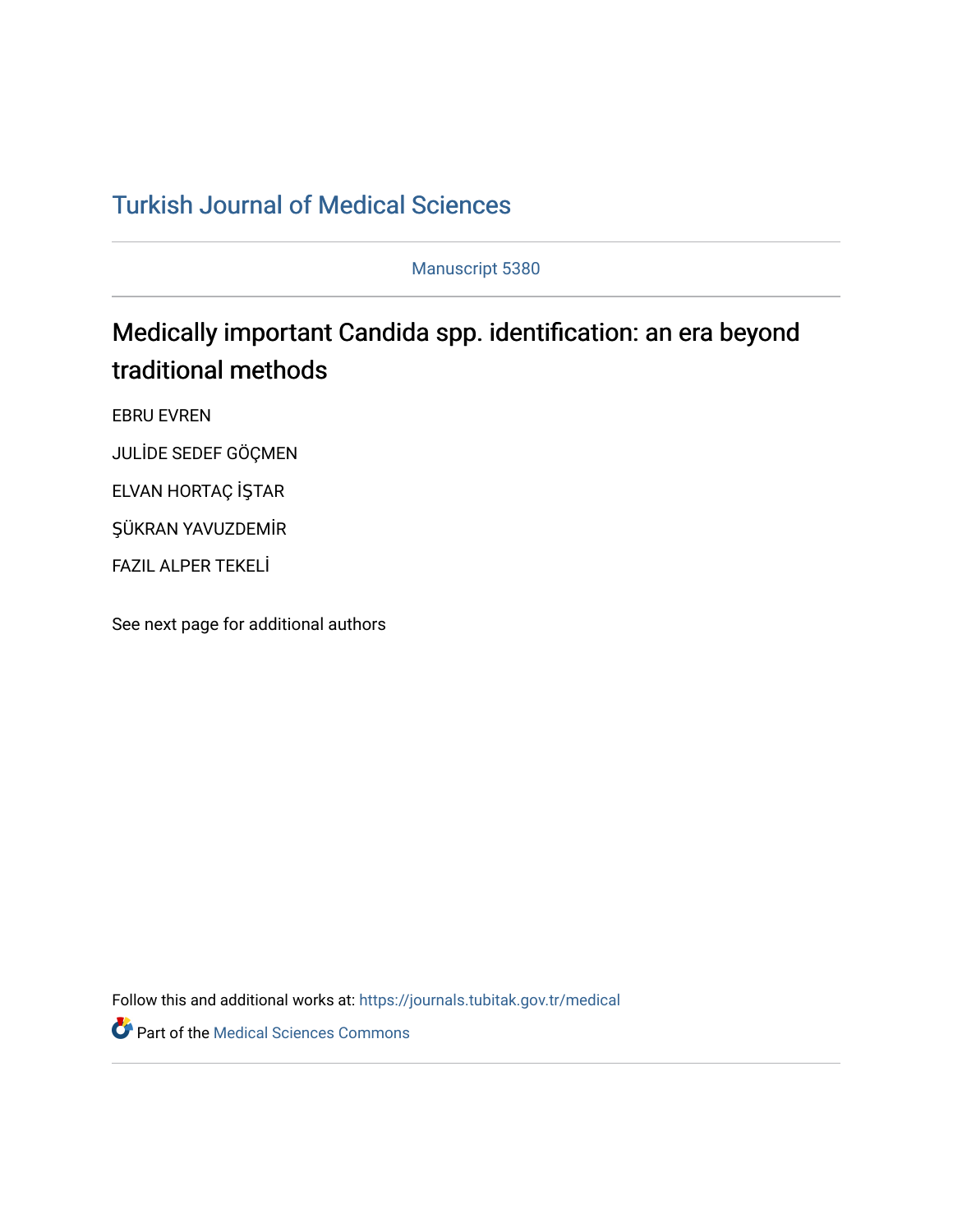## Medically important Candida spp. identification: an era beyond traditional methods

## Authors

EBRU EVREN, JULİDE SEDEF GÖÇMEN, ELVAN HORTAÇ İŞTAR, ŞÜKRAN YAVUZDEMİR, FAZIL ALPER TEKELİ, YASEMİN YAVUZ, and ZEYNEP CEREN KARAHAN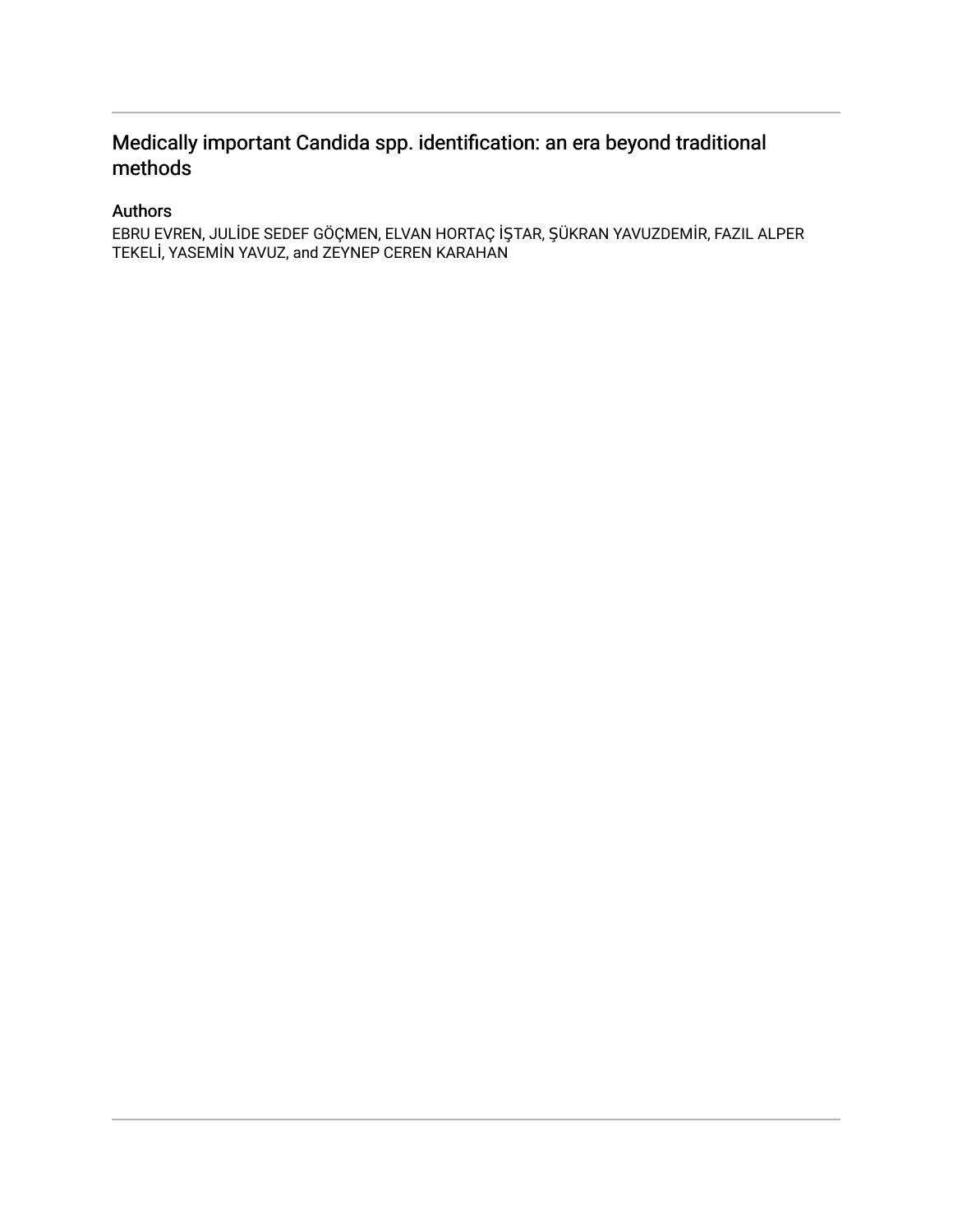

**http://journals.tubitak.gov.tr/medical/**

**Research Article**

(2022) 52: 834-840 © TÜBİTAK doi:10.55730/1300-0144.5380

### **Medically important** *Candida* **spp. identification: an era beyond traditional methods**

**Ebru EVREN1,2,\*, Jülide Sedef GÖÇMEN3 , Elvan HORTAÇ İŞTAR<sup>4</sup> ,**

**Şükran YAVUZDEMİR5 , Alper TEKELİ1 , Yasemin YAVUZ<sup>6</sup> , Zeynep Ceren KARAHAN1,2** <sup>1</sup>

<sup>1</sup>Department of Medical Microbiology, Faculty of Medicine, Ankara University, Ankara, Turkey

<sup>2</sup>Ibni Sina Education and Research Hospital Central Microbiology Laboratory, Faculty of Medicine, Ankara University, Ankara, Turkey <sup>3</sup>Department of Medical Microbiology, Faculty of Medicine, TOBB University of Economics and Technology, Ankara, Turkey  $^4$ Department of Central Laboratory, Republic of Turkey Minister of Health Beytepe Murat Erdi Eker Public Hospital, Ankara, Turkey <sup>5</sup>Department of Central Laboratory, Republic of Turkey Minister of Health Atatürk State Hospital, Zonguldak, Turkey  ${}^{6}$ Department of Biostatistics, Faculty of Medicine, Ankara University, Ankara, Turkey

**Received:** 11.07.2021 **Accepted/Published Online:** 02.03.2022 **Final Version:** 16.06.2022

**Background/aim:** *Candida* infections are gaining more attention for the last few decades so diagnostic tools are very important for early diagnosis. Conventional identification of yeasts is time-consuming, molecular methods are more complicated and relatively expensive gold-standard methods. Matrix-assisted laser desorption ionization time of flight mass spectrometry (MALDI-TOF MS) was put into the market due to its speed and high accuracy. The aim of this study was to evaluate the performance of corn meal tween-80 agar (CMTA), CHROMagar *Candida* medium, and MALDI-TOF MS and to compare the obtained results with DNA sequencing.

**Materials and methods:** The CHROMagar *Candida* medium, CMTA, and MALDI-TOF MS Biotyper System were used to test 416 isolates. The isolates with discrepant results by at least one of the three methods were subjected to sequence analysis.

**Results:** The identification results of the 351 (%84.4) were compatible with all three methods. When compared to the sequencing results, the most accurate results were obtained by the MALDI-TOF MS, especially for rare *Candida* species.

**Conclusion:** MALDI-TOF MS is found to be the most accurate identification tool for clinically important *Candida* strains. CMTA alone should not be used for the final identification of *Candida* species and the chromogenic medium should always be considered presumptive.

**Key words:** Candida identification, MALDI-TOF MS, CHROMagar *Candida*, corn meal tween-80 agar, sequencing

#### **1. Introduction**

Fungal infections are gaining more attention for the last few decades, due to the increase in their incidences among susceptible hosts and their resistance characteristics [1]. Among them, *Candida* infections are the most prevalent ones. Although *Candida* strains are considered as nonpathogenic microbiological agents for immunecompetent hosts, they are important causes of serious infections with high morbidity and mortality among immunosuppressed patients [2,3]. *Candida* species are capable of causing various clinical manifestations, among which bloodstream infections is one of the most important one associated with high mortality rates. Besides *C. albicans*, non-*albicans Candida* species also have a critical role in the pathogenesis. Morbidity and mortality of *Candida* bloodstream infections increase if the treatment is not appropriate and/or not immediate [4–6] .

Due to the need for timely implementing of appropriate therapy, rapid diagnostic tools such as nucleic acid amplification methods and matrix-assisted laser desorption-ionization time of flight mass spectrometry (MALDI-TOF MS) are increasingly used for species identification. On the other hand, due to their high cost and unavailability for every diagnostic laboratory to install these techniques, conventional methods still remain the mainstays of the diagnostic approach [7–9].

Conventional identification of yeasts is timeconsuming and depends on microscopy, germ tube test, and subcultures on corn meal tween-80 agar (CMTA; Dalmau culture) or on chromogenic media followed by biochemical tests. Reliable yeast identification can be achieved by assimilation reactions and fermentation tests, and commercially available kits can be used for this purpose. Additionally, MALDI-TOF MS was put



<sup>\*</sup> Correspondence: eevren74@yahoo.com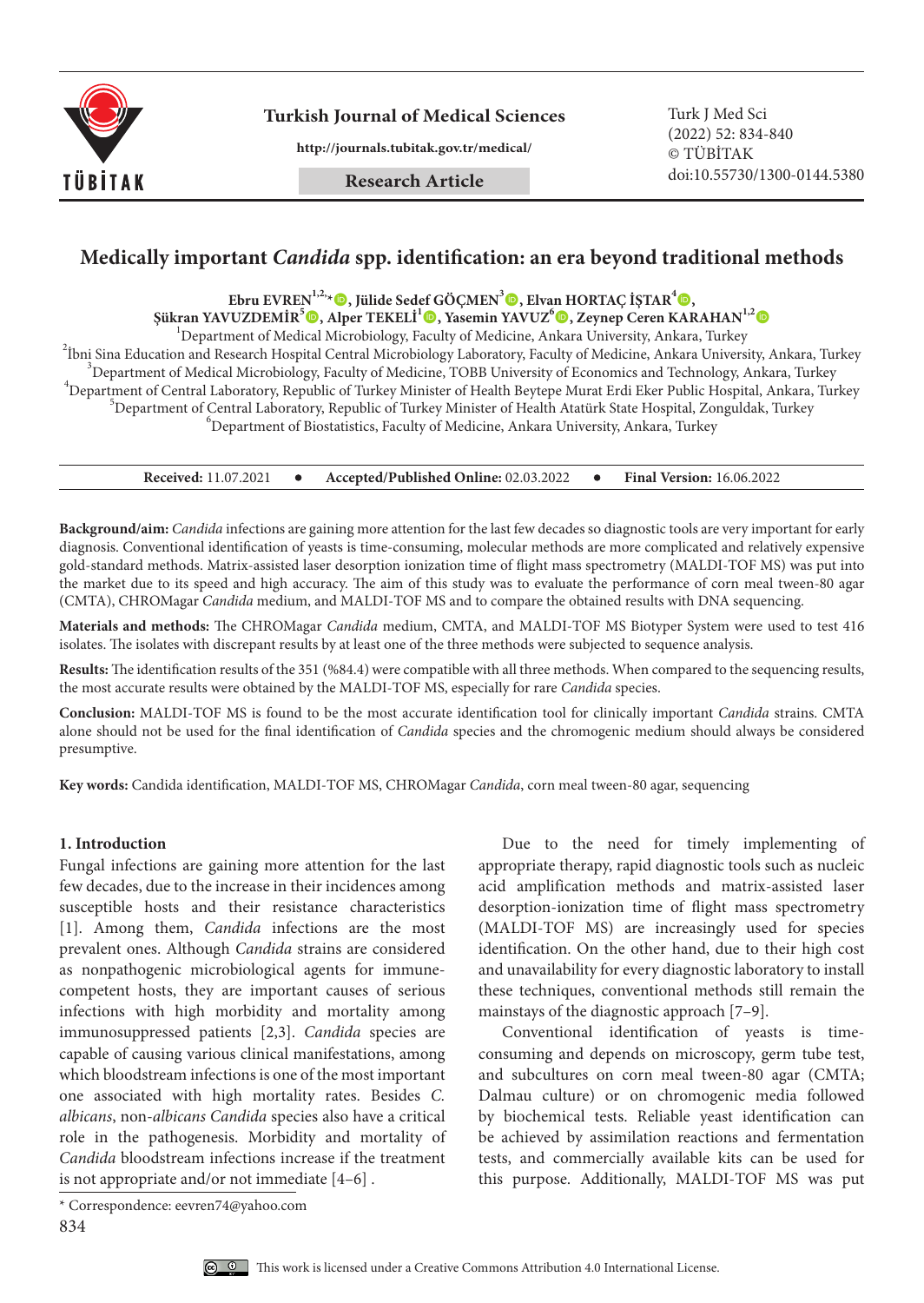into the market for the use of clinical microbiology laboratories about a decade ago, and since then it has been increasingly used due to its speed and high accuracy in the identification of main bacteria. Although its performance in fungal identification is somewhat lower than bacteria, it is still superior to commercial identification and is widely preferred for the identification of yeasts in clinical microbiology laboratories [10–12]. Molecular methods such as sequencing are considered the "gold-standard" for the identification of yeasts. On the other hand, these techniques are more complicated and relatively expensive [13]. The aim of this study was to evaluate the performance of CMTA, CHROMagar *Candida* medium, and MALDI-TOF MS for common and rare *Candida* species and to compare the obtained results with DNA sequencing.

#### **2. Materials and methods**

#### **2.1.** *Candida* **isolates**

A total of 416 *Candida* strains were evaluated in this study. The strains were isolated from cultures of different clinical samples such as a vaginal swab, tracheal aspirate, bronchoalveolar lavage fluid, catheter, and wound swabs and stored at –80 °C in tryptic soy broth with 20% glycerol. Although *Candida* spp. are part of normal flora and their presence in culture media should be regarded as an etiological agent with caution, all of the studied strains were considered as pathogens due to their clinical relevance as consulted with the clinicians and/or hospital infection control committee. Only one isolate from one patient was included in the study.

For the study, all of the stock cultures were subcultured on 5% sheep blood agar (SBA, Becton Dickinson, USA) for purity control. The following growth after 24–48 h incubation at 37 °C under normal atmospheric conditions, isolated colonies were subcultured on SBA for MALDI-TOF MS identification, CMTA (Oxoid, UK) for determining the *Candida* morphology and chlamydospore formation and CHROMagar *Candida* medium (Becton Dickinson, USA) for differentiation of *Candida* species according to the differences in colony color and morphology [11]. *C. albicans* ATCC 90028 and *C. parapsilosis* ATCC 22019 were used as the quality control strains.

#### **2.2. CHROMagar** *Candida* **medium evaluation**

The yeast colony was picked up with the tip of a sterile inoculating loop and plated on the surface of the CHROMagar *Candida* medium (BD, USA) by streak plate technique. The plates were incubated at 37 °C under normal atmospheric conditions and examined after 24 and 48 h by three independent investigators to identify *C. albicans* (light blue‐green)*, C. tropicalis* (metallic blue)*, C. krusei* (pink, fuzzy). In addition, although it is not easy to discriminate, *C. glabrata* can often be distinguished by their specific colony colors as recommended by the manufacturer [11].

#### **2.3. Corn meal tween-80 agar evaluation**

A small amount of the yeast colony was picked up with the tip of a sterile inoculating loop and plated on the surface of the CMTA by making three consecutive parallel scratches. A flamed coverslip was placed over the inoculated scratches. The plates were incubated at 25 °C under normal atmospheric conditions and examined after 24, 48, and 72 h for the morphology and the production of chlamydospores by three independent investigators under the low power objective [8].

#### **2.4. MALDI-TOF MS Biotyper system evaluation**

Freshly grown yeast colonies were taken from the SBA plates with the tip of a wooden stick and smeared as a thin film onto MALDI target slides. The dried microbial film was then overlaid with 0.5-μL formic acid and 1.0 μL α-cyano-4-hydroxycinnamic acid (CHCA) MALDI-TOF MS matrix and air-dried for 1–2 min. at room temperature. The slide was inserted into the MALDI-TOF MS Biotyper system (Bruker Daltonics GmbH, Bremen, Germany) for data acquisition [11].

#### **2.5. PCR and DNA sequencing analysis**

The isolates with discrepant results by at least one of the three methods and randomly chosen forty isolates were subjected to sequence analysis. Total nucleic acid extraction was done by using the DNeasy Blood and Tissue kit (Qiagen, USA) according to the manufacturer's instructions. The oligonucleotide primers ITS-1 (5′TTCGTAGGTGAACCTGCGG 3′) and ITS-4 (5′TCCTCCGCTTATTGATATGC 3′) were used to amplify an approximately 500 bp internal transcribed region sequence, as described previously [14]. Following PCR amplification, the products were purified and subjected to cycle sequencing by using both primers. Sequence analysis was performed by service procurement. The obtained electropherograms were visually controlled and the sequences were deposited to the GenBank for comparison and identification.

#### **2.6. Statistical analysis**

Compatibility of identification of each method was given by frequencies and percentages. Sequence analysis was considered the "gold standard" for the identification of yeasts and the compatibilities of the CHROMagar *Candida* medium, CMTA, and MALDI-TOF MS were calculated. McNemar χ2 test was used to compare compatibility between CHROMagar *Candida* medium, CMTA, and MALDI-TOF MS.

#### **3. Results**

Of the 416 strains, the identification results of the 351 (84.4%) were compatible with all three methods: The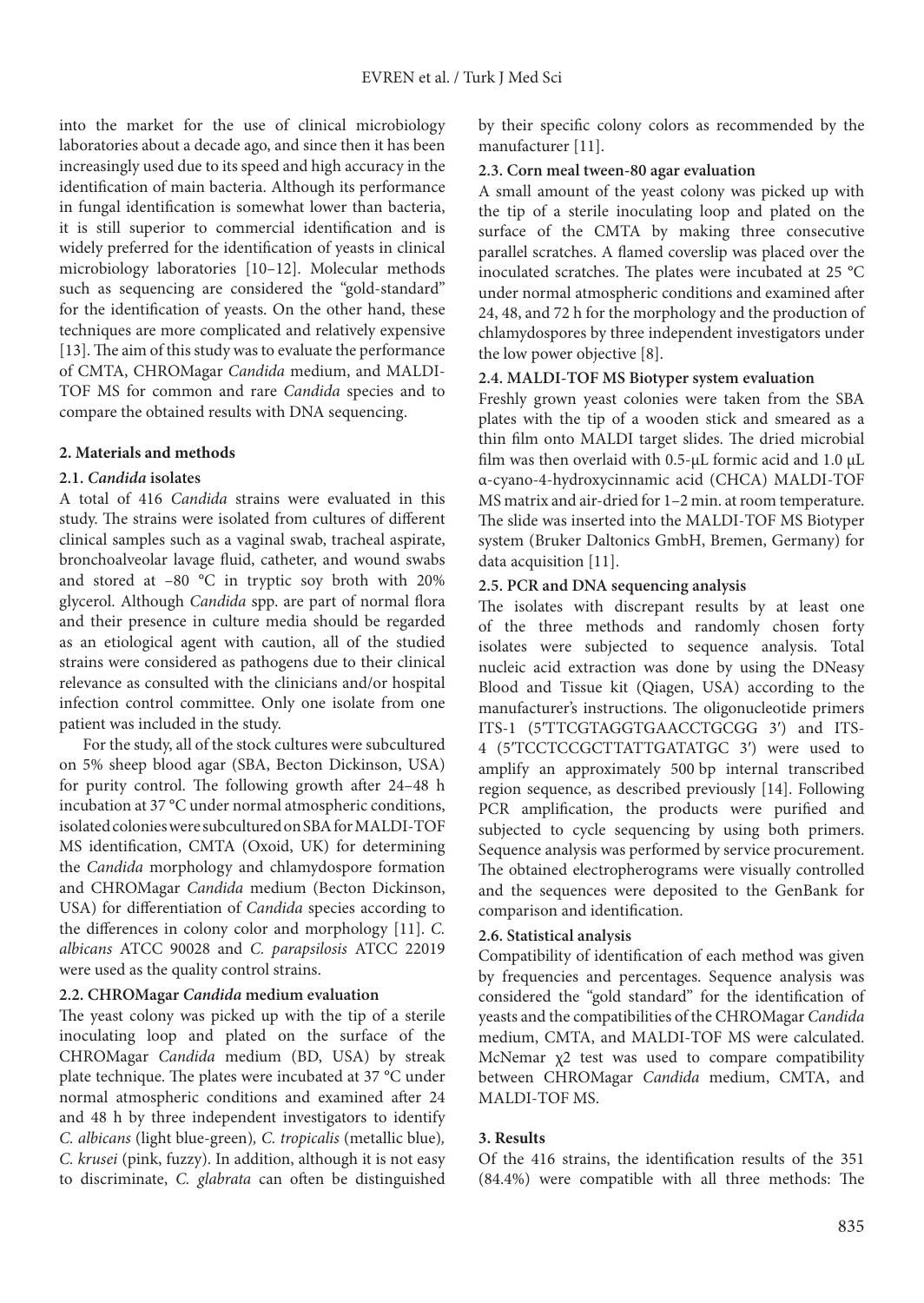CHROMagar *Candida* medium, morphology, and chlamydospore formation on CMTA and MALDI-TOF MS system. *C. albicans* was the most widely identified yeast. The results of 65 (15.6%) isolates were discrepant by at least one of the three methods used in this study. The sequence analysis and the results of the overall agreements including compatible results indicating the methods used are given in Table.

Irrespective of the compatible results, besides *C. albicans, C. glabrata* is mostly identified strain. Other isolates such as *C. tropicalis*, *C. krusei, C. lusitaniae, C. parapsilosis*, and *C. inconspicua* are mostly identified species with three methods subsequent to *C. albicans* and *C. glabrata*.

When compared to the sequencing results, the agreements were differed according to the *Candida* species. The agreement of CHROMagar *Candida* medium, CMTA and MALDI-TOF MS Biotyper system for *C. albicans* was similar and greater than 90%, between three methods, CHROMagar *Candida* medium and MALDI-TOF MS Biotyper System have higher accuracy percentages than CMTA for the identification of *C. albicans*, however, the difference between percentages was not statistically different (p > 0.05). For *C. glabrata*, CMTA and MALDI-TOF MS system showed better agreement than CHROMagar *Candida* medium. For *C. kefyr, C. tropicalis, C. lusitaniae*, *C. parapsilosis*, and *C. inconspicua* only the MALDI-TOF MS system could identify the microorganisms at the species level.

Applying the McNemar  $X^2$  two-sided test, at the species level, there was no statistically significant differences were seen between CHROMagar *Candida* medium, CMTA

and MALDI-TOF MS Biotyper System for *C. albicans, C. glabrata*, and *C. krusei* (p > 0.05). However, for *C. kefyr, C. tropicalis, C. lusitaniae, C. parapsilosis*, and *C. inconspicua*  statistically significant differences were seen for MALDI-TOF MS Biotyper System (p < 0.001) which was superior to CHROMagar *Candida* medium (only for *C. tropicalis*) and CMTA.

#### **4. Discussion**

*Candida* spp. are the leading etiological agents of fungal infections. Until recently, *C. albicans* has been considered the most pathogenic yeast. However, non-*albicans Candida* strains are now increasingly reported as the causative agents of fungal infection making speciesspecific identification an important role of clinical microbiology laboratories both for epidemiological purposes and implementation of appropriate antifungal therapy. Widely known etiological agent *C. albicans* is the main opportunistic human pathogen, however *C. tropicalis, C. glabrata, C. krusei, C. parapsilosis* have also come into prominence [15]. Although infections caused by non-*albicans Candida* strains are highly similar to the *C. albicans* infections, virulence factors and antimicrobial susceptibility patterns differ from each other [8].

The interest in accurate identification had a historical value for more than 50 years. In a general aspect, there has been a shift from conventional methods to proteomics or nucleic acid amplification based methods in recent years, however, conventional diagnostic methods are still the mainstay of fungal infections because of their ease of use, low costs, and sometimes widespread use habits [16]. Reference and most widely used conventional

**Table.** The identification results of different methods and overall compatibility of CHROMagar *Candida* Medium, Corn meal tween-80 agar, and MALDI-TOF MS system results with sequence analysis.

|                 | Compatible<br>identification by<br>three methods | Misidentified by at least one<br>method but identified by<br>sequence analysis | <b>CHROMagar</b><br>Candida<br>medium | Corn meal<br>tween-80 agar | <b>MALDI-TOF MS</b><br><b>Biotyper</b> system | p-value         |
|-----------------|--------------------------------------------------|--------------------------------------------------------------------------------|---------------------------------------|----------------------------|-----------------------------------------------|-----------------|
|                 |                                                  | $\mathbf n$                                                                    | $n(\%)$                               | $n$ (%)                    | $n$ (%)                                       |                 |
| C. albicans     | 260/282                                          | 22                                                                             | $279(98.9)^a$                         | $262(92.9)^{b}$            | $277(98.2)^c$                                 | a,b,c > 0.05    |
| C. glabrata     | 81/92                                            | 11                                                                             | $84(91.3)^{a}$                        | 89 $(96.7)^{b}$            | 89 $(96.7)$ <sup>c</sup>                      | a,b,c > 0.05    |
| C. krusei       | 8/14                                             | 6                                                                              | $9(64.3)^{a}$                         | $9(64.3)^{b}$              | $12(85.7)$ <sup>c</sup>                       | a,b,c > 0.05    |
| C. kefyr        | 0/15                                             | 15                                                                             | $NA^*$                                | 0 <sup>b</sup>             | $15(100)$ <sup>c</sup>                        | b, c < 0.001    |
| C. tropicalis   | 2/8                                              | 6                                                                              | 0 <sup>a</sup>                        | 0 <sup>b</sup>             | $6(100)$ <sup>c</sup>                         | a, b, c < 0.001 |
| C. lusitaniae   | 0/3                                              | 3                                                                              | $NA^*$                                | 0 <sup>b</sup>             | $2(66.6)$ <sup>c</sup>                        | b, c < 0.001    |
| C. parapsilosis | 0/1                                              |                                                                                | $NA^*$                                | 0 <sup>b</sup>             | $1(100)$ <sup>c</sup>                         | b, c < 0.001    |
| C. inconspicua  | 0/1                                              |                                                                                | $NA^*$                                | 0 <sup>b</sup>             | $1(100)^{c}$                                  | b, c < 0.001    |
| <b>Total</b>    | 351/416                                          | 65                                                                             | 372                                   | 360                        | 403                                           |                 |

\*NA: not applicable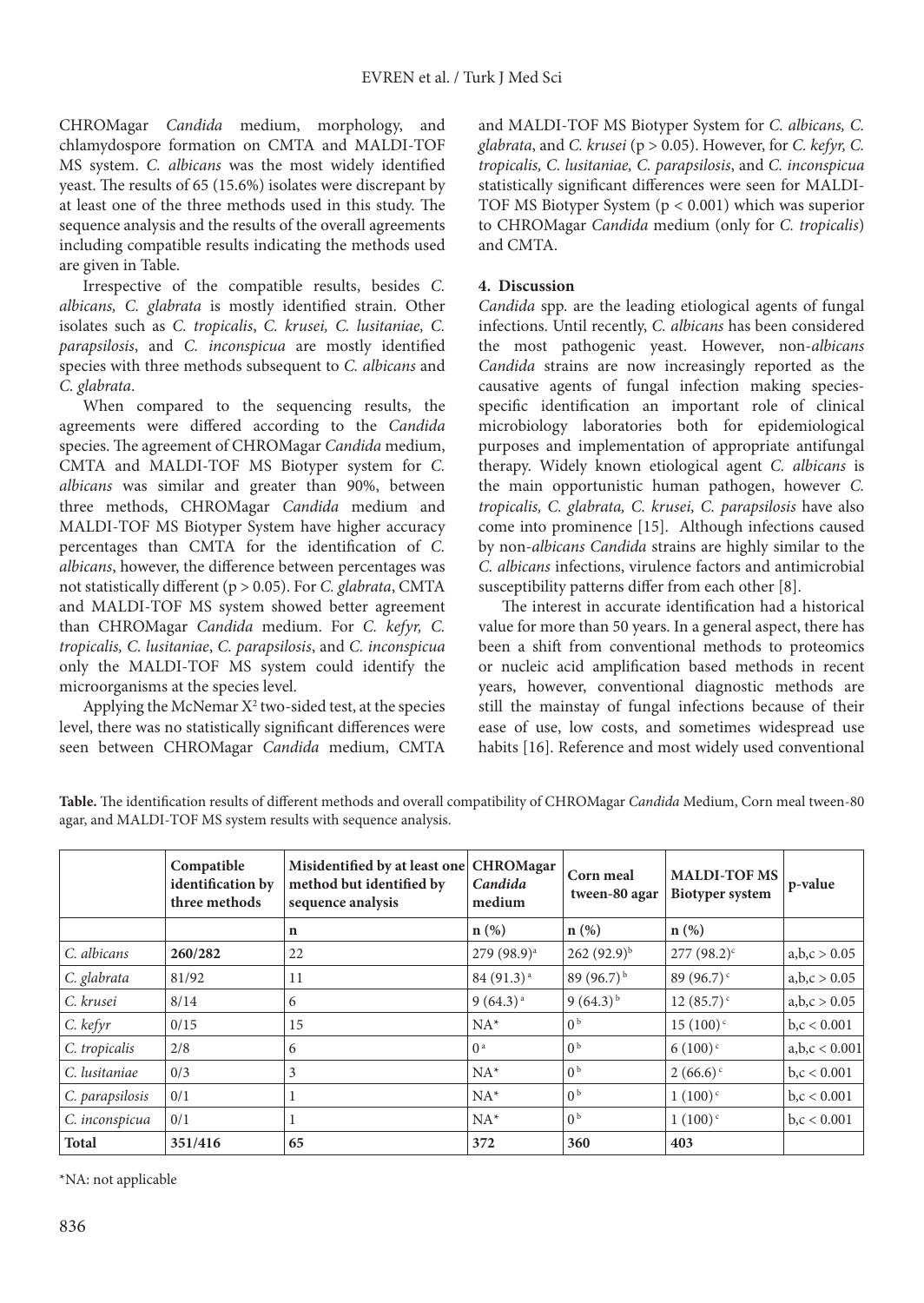procedures for *Candida* spp. identification include biochemical, morphological, and temperature studies. The disadvantage of these methods is the labor-intensity and the time-consuming pattern. Additionally, the conventional methods routinely used in the clinical microbiology laboratory for *Candida* spp. identification are not much accurate as compared to molecular methods and sometimes misdiagnose the species [17].

Identifying *Candida* species from culture includes germ tube test, chlamydospore formation, the fermentation/ assimilation of sugars, and chromogenic media. In laboratory practice, the vast majority of the microbiology laboratories use at least one of the conventional methods mentioned above. However, none of these has 100% reliability; as a result, the most important issue is to discuss the misidentification possibility of the suspected colony by using any of the conventional methods. The germ tube is still used for rapid presumptive identification of *C. albicans*. Although rapid, the test is subjective, and less skilled laboratory personnel cannot differentiate a true germ tube from pseudohyphae. Moreover, the specificity of the test is reduced due to *C. tropicalis* that can produce early pseudohyphae that are mistaken for germ tubes and *C. dubliniensis*. Furthermore, 5% of *C. albicans* isolates do not produce germ tubes. Corn meal, CMTA, rice extract, and rice extract tween 80 agar are less subjective culture-based methods that are used for examining the chlamydospore formation microscopically. Besides, CMTA is also used in distinguishing the different species of *Candida* in slide cultures [16–18].

The microscopic examination on CMTA should be performed following the culture on another solid media such as SDA, making it a time-consuming method necessitating at least 72 h for final identification. It must be kept in mind that, species identification depending on morphology alone is not a reliable method for the identification of yeasts [18]. CMTA is usually recommended for the determination of chlamydospore formation and their relationship to hyphae, pseudohyphae and other fungal structures for probable identification and it only helps to narrow the genus range [7,18]. This medium was found to be successful in the identification of common *Candida* species except for the rare ones. Microscopic evaluation results are usually subjective and the decision on species identification depends on experience and species characteristics, and several factors such as incubation duration may influence morphological differentiation as well. Although Saeed et al. [19] tested CMTA for direct inoculation of the samples, they have found that CMTA can easily differentiate common *Candida* species; however, identification of rare ones is still challenging [20,21]. The results of our study are also similar to that of the previous study.

The need for identifying and discriminating *Candida*  species as quickly as possible has led laboratories to use chromogenic media which allows *Candida* identification according to split the chromogenic substrates by species specific enzymes. Chromogenic media allows presumptive identification of some yeast species and it is used for identification of strains mostly encountered infectious diseases especially laboratories which do not use the MALDI-TOF MS system [22]. It can be used for the initial culture of clinical samples, making a quick presumptive identification possible. It is also good for the identification of mixed infections with "multi-species" yeasts as etiological agents. Chromogenic media are able to differentiate a limited number of *Candida* species such as *C. albicans, C. tropicalis,* and *C. krusei* [23,24]. According to previous studies, there is a lack of consensus for the identification of *C. glabrata* on CHROMagar *Candida* medium. Some authors claim that it can be differentiated from other species while some do not. The identification performance of *Candida* species with chromogenic media may depend on various factors such as the brands of the medium and even the sample obtaining site, as well [16]. Although *Candida albicans* remains as the principal agent of nosocomial yeast infections, many non-*albicansCandida* species, including *C. glabrata*, *C. parapsilosis*, *C. tropicalis*, *C. lusitaniae*, and *C. krusei*, have emerged as significant opportunistic pathogens and chromogenic media have the disadvantage of inability to differentiate certain important *Candida* species, even variability can be seen in terms of color and morphology for the same species [25]. Several reports claim that CHROMagar *Candida* medium can discriminate even *C. dubliniensis* from *C. albicans* and can be used for species identification [26–28].

Although Nerurkar V et al. [29] reported that CHROMagar *Candida* medium reliably identifies *C. albicans* and *C. tropicalis*, in our study the accurate identification rate for *C. albicans, C. glabrata*, and *C. krusei* was higher than *C. tropicalis*, and also only two of eight *C. tropicalis* were correctly identified by three methods. Vecchione A et al. [22] have reported that *C. albicans*, *C. tropicalis*, and *C. krusei* strains could be differentiated on the media following the manufacturer's recommendations. In our study, the overall data showed that CHROMagar *Candida* medium correctly identified *C. albicans*, *C. glabrata*, and *C. krusei* 98.9%, 91.3%, and 64.3%, respectively. In clinical settings, rapid identification of *C. krusei* is especially important because of intrinsic resistance to fluconazole. In our study with the CHROMagar *Candida* medium, we have detected nine *C. krusei* isolates, however, only six were confirmed as *C. krusei* with the DNA sequencing method (the other three were *C. albicans, C. glabrata*, and *C. inconspicua*).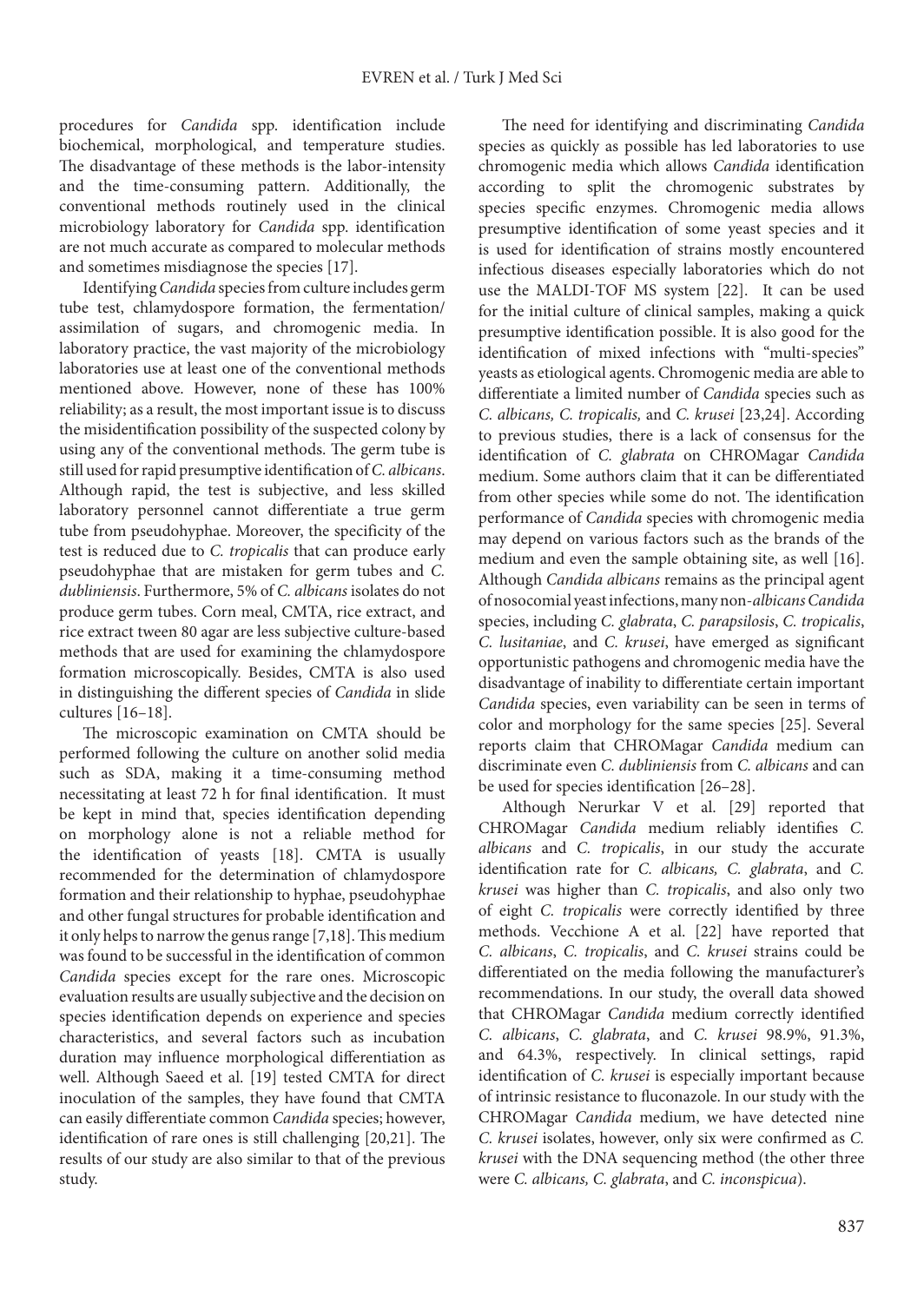MALDI-TOF MS is an important technological evolution for the identification of microorganisms. It is widely used and adapted for bacterial identification, as it is easy to use, rapid, accurate, and cost-effective. The system is also a reliable method for the identification of *Candida* species-level identification [30]. Accurate species specific-level identification in clinical microbiology laboratories with mass spectrometry can vary according to the commercially available system used. For yeast species, various reports [31–33] demonstrate an accuracy rate between 90% to 96%, this also means that a portion with approximately 4%–10% can be omitted or misidentified. In our study, the data showed that the overall compatibility was also 98% at most even for *Candida albicans*. However, when we compared with other methods used in this study MALDI-TOF MS showed the best accuracy for yeast species identification included in this study. Accuracy rates of 100% were obtained for *C. tropicalis*, *C. parapsilosis,* and *C. inconspicua*, however, the low number of isolates was an important limiting factor. The important point for *C. kefyr* was that this species could only be 100% correctly identified with MALDI TOF MS. Although *C. kefyr* remains a rare cause of fungal infections and the epidemiology of this yeast is limited, Dufrense SF et al. [34] have reported that it is an emerging pathogen of serious concern, especially for patients with hematological malignancies. The diagnosis of this fungus will probably become more important in the following years.

A striking feature of this study is the inconsistent results for *C. albicans*, the most widespread cause of human pathogen. At least one method used in this study misdiagnosed 22 C. *albicans* isolates identified by sequence analysis. Chlamydospore formation is used to differentiate *C. albicans* from other *Candida* species with exception of *C. dubliniensis* and occasionally *C. tropicalis*. Chlamydospore formation can be influenced by many factors such as environmental conditions and genetic control. On the other hand, while chlamydospore formation can be observed mostly on solid media under glass coverslip providing

oxygen- poor environment, chlamydosporulation is a complex process. *C. albicans* can be found in extreme variations and for this process, transcription factor Efg1 and various cellular pathways (MAP kinase, ...) have an influence on chlamydospore formation, and related gene defects can act as a negative factor for hyphae and chlamydosporulation and these processes also have an influence on protein expressions. Our data suggest that even *C. albicans* can be misidentified with common diagnostic tools which were enrolled in our study used in clinical microbiology laboratories [35–37]. As Pongrácz J et al. [38] reported resistance in clinical *Candida* isolates is a concern, accurate species identification is essential for the awareness of the intrinsic susceptibility profile of the isolate.

To conclude, MALDI-TOF MS is found to be the most accurate identification tool for clinically important *Candida*  strains. Although sequencing is the gold standard for species identification, it is neither feasible nor economical for use in routine practice. Yeast characteristics and behaviors may be different and may be influenced by different factors. Phenotypic identification of yeasts depending on the colony and microscopic morphology is subject to these characteristics and to the expertise of the evaluator. This is the main limitation of using CMTA and CHROMagar *Candida* medium as the only identification tool for *Candida* species. CMTA alone should not be used for the final identification of *Candida* species. On the other hand, chromogenic media represent a valid possibility for rapid identification of the most frequently isolated *Candida* species directly from clinical samples and can be used for routine identification of frequently encountered yeast species in clinical laboratories that do not possess a MALDI-TOF MS and should always be considered as presumptive. For emerging rare *Candida* species, identification protocols and algorithms are gaining importance for clinical microbiologists.

#### **Conflict of interest**

The authors declare no conflict of interest.

#### **References**

- 1. Perfect JR. The antifungal pipeline: a reality check. Nature Reviews Drug Discovery 2017; 16 (9): 603-616. doi:10.1038/ nrd.2017.46
- 2. Magalhães YC, Bomfim MR, Melônio LC, Ribeiro PC, Cosme LM et al. Clinical significance of the isolation of Candida species from hospitalized patients. Brazilian Journal of Microbiology 2015; 46 (1): 117-123. doi:10.1590/S1517-838246120120296
- 3. Davidson L, Netea MG, Kullberg BJ. Patient Susceptibility to Candidiasis-A Potential for Adjunctive Immunotherapy. Journal of Fungi (Basel) 2018; 9 (4): 1-20. doi:10.3390/ jof4010009
- 4. Hirano R, Sakamoto Y, Kudo K, Ohnishi M. Retrospective analysis of mortality and Candida isolates of 75 patients with candidemia: a single hospital experience. Infection and Drug Resistance 2015; 8 (8): 199-205. doi:10.2147/IDR.S80677
- 5. Ben-Ami R. Treatment of Invasive Candidiasis: A Narrative Review. Journal of Fungi (Basel) 2018; 16 (4): 97. doi:10.3390/ jof4030097
- 6. Pappas PG, Lionakis MS, Arendrup MC, Ostrosky-Zeichner L, Kullberg BJ. Invasive candidiasis. Nature Reviews Disease Primers 2018; 11; 4: 18026. doi:10.1038/nrdp.2018.26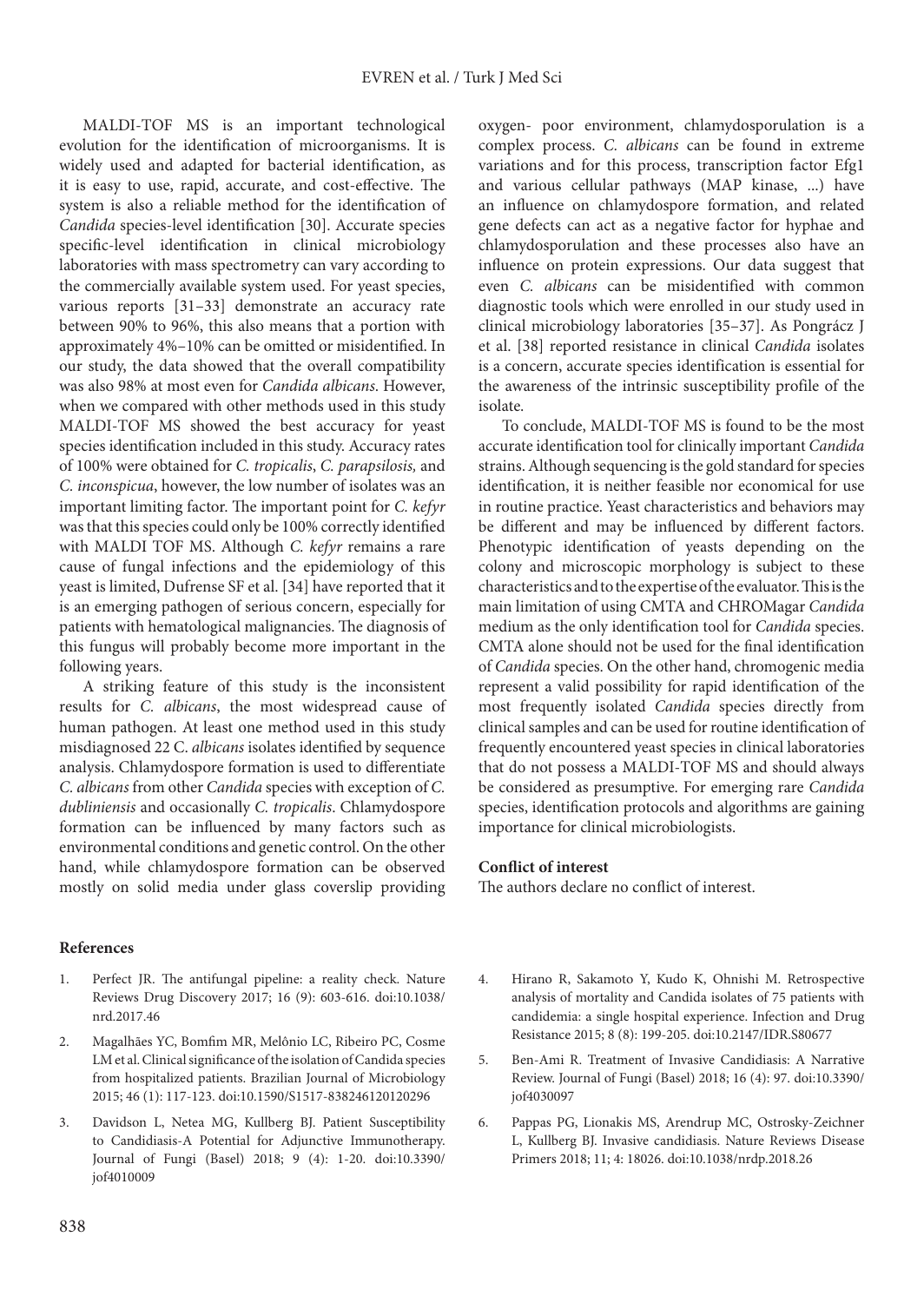- 7. Posteraro B, Efremov L, Leoncini E, Amore R, Posteraro P et al. Are the Conventional Commercial Yeast Identification Methods Still Helpful in the Era of New Clinical Microbiology Diagnostics? A Meta-Analysis of Their Accuracy. Journal of Clinical Microbiology 2015; 53 (8): 2439-2450. doi:10.1128/ JCM.00802-15
- 8. Deorukhkar SC, Roushani S. Identification of Candida Species: Conventional Methods in the Era of Molecular Diagnosis. Annals of Microbiology and Immunology 2018; 1 (1): 1-6
- 9. Cassagne C, Normand A, L'Ollivier C, Ranque S, Piarroux, R. Performance of MALDI‐TOF MS platforms for fungal identification. Mycoses 2016; 59: 678-690. doi:10.1111/ myc.12506
- 10. Posteraro B, De Carolis E, Vella A, Sanguinetti M. MALDI-TOF mass spectrometry in the clinical mycology laboratory: identification of fungi and beyond. Expert Review of Proteomics 2013; 10 (2): 151-164. doi:10.1586/epr.13.8
- 11. Lacroix C, Gicquel A, Sendid B, Meyer J, Accoceberry I et al. Evaluation of two matrix-assisted laser desorption ionizationtime of flight mass spectrometry (MALDI-TOF MS) systems for the identification of Candida species. Clinical Microbiology and Infection 2014; 20 (2): 153-158. doi:10.1111/1469- 0691.12210
- 12. Bizzini A, Greub G. Matrix-assisted laser desorption ionization time-of-flight mass spectrometry, a revolution in clinical microbial identification. Clinical Microbiology and Infection 2010; 16 (11): 1614-1619. doi:10.1111/j.1469- 0691.2010.03311.x
- 13. Soll DR. The ins and outs of DNA fingerprinting the infectious fungi. Clinical Microbiology Reviews 2000; 13 (2): 332-370. doi:10.1128/CMR.13.2.332
- 14. Velegraki A, Kambouris ME, Skiniotis G, Savala M, Mitroussia-Ziouva A et al. Identification of medically significant fungal genera by polymerase chain reaction followed by restriction enzyme analysis. FEMS Immunology and Medical Microbiology 1999; 23 (4): 303-312. doi:10.1111/j.1574- 695X.1999.tb01252.x
- 15. Souza MN, Ortiz SO, Mello MM, Oliveira FM, Severo LC, Goebel CS. Comparison Between Four Usual Methods of Identification of Candida Species. **Revista do Instituto de Medicina Tropical de São Paulo** 2015; 57 (4): 281-287. doi:10.1590/S0036-46652015000400002
- 16. Pincus DH, Orenga S, Chatellier S. Yeast Identification-past, present, and future methods. Medical Mycology 2007; 45: 97- 121. doi:10.1080/13693780601059936
- 17. Burton JM, Shah P, Swiatlo E. Misidentification of Candida parapsilosis as C. famata in a Clinical Case of Vertebral Osteomyelitis. The American Journal of the Medical Sciences 2010; 341 (1): 71-73. doi: 10.1097/MAJ.0b013e3181f54dab
- 18. Walsh TJ, Hayden RT, Larone DH. Yeasts and Yeastlike Organisms. In: Walsh TJ, Hayden RT, Larone DH (editors). Larone's medically important fungi: A guide to identification. 6th ed. Washington, DC, USA: ASM Press; 2018. pp. 123-167.
- 19. Saeed N, Sattar M, Shakoor S, Farooqi J, Mehboob, R et al. Identification of Candida species by direct inoculation of cornmeal tween™ 80 agar from blood culture bottles: Rapid and cost-effective approach. Biomedical and Biotechnology Research Journal 2018; 2: 122-124.
- 20. Albaina O, Sahand IH, Brusca MI, Sullivan DJ, Fernández de Larrinoa I. Identification and characterization of nine atypical Candida dubliniensis clinical isolates. Journal of Medical Microbiology 2015; 64 (2): 147-156. doi:10.1099/ jmm.0.078832-0
- 21. Sahand IH, Moragues MD, Eraso E, Villar-Vidal M, Quindós G et al.. Supplementation of CHROMagar Candida medium with Pal's medium for rapid identification of Candida dubliniensis*.*  Journal of Clinical Microbiology 2005; 43 (11): 5768-5770. doi:10.1128/JCM.43.11.5768-5770.2005
- 22. Vecchione A, Florio W, Celandroni F, Barnini S, Lupetti A. Comparative evaluation of six chromogenic media for presumptive yeast identification. Journal of Clinical Pathology 2017; 70 (12): 1074-1078. doi:10.1136/jclinpath-2017-204396
- 23. Murray MP, Zinchuk R, Larone DH. CHROMagar Candida as the sole primary medium for isolation of yeasts and as a source medium for the rapid assimilation-of-trehalose test. Journal of Clinical Microbiology 2005; 43: 1210-1212. doi:10.1128/ JCM.43.3.1210-1212.2005
- 24. Lymn LH, Duane RH, Eliriton KM, Dooley D. Direct isolation of Candida spp from blood cultures on the chromogenic medium CHROMagar candida. Journal of Clinical Microbiology 2003; 41 (6): 2629-2632. doi:10.1128/JCM.41.6.2629-2632.2003
- 25. Borman AM, Szekely A, Palmer MD, Johnson EM. Assessment of accuracy of identification of pathogenic yeasts in microbiology laboratories in the United kingdom. Journal of Clinical Microbiology 2012; 50 (8): 2639-2644. doi:10.1128/ JCM.00913-12
- 26. Coleman DC, Sullivan DJ, Bennett DE, Moran GP, Barry HJ et al. Candidiasis: the emergence of a novel species, Candida dubliniensis. AIDS 1997; 11 (5): 557-567. doi:10.1097/00002030-199705000-00002
- 27. Williams DW, Lewis MA. Isolation and identification of Candida from the oral cavity. Journal of Oral Diseases 2000; 6 (1): 3-11. doi:10.1111/j.1601-0825.2000.tb00314.x
- 28. Campanha NH, Neppelenbroek KH, Spolidorio DM, Spolidorio LC, Pavarina AC. Phenotypic methods and commercial systems for the discrimination between C.albicans and C. dubliniensis. Journal of Oral Diseases 2005; 11 (6): 392- 398. doi:10.1111/j.1601-0825.2005.01135.x
- 29. Nerurkar V, Khan S, Kattungal ., Bhatia S. Identifying Candida and other yeast-like fungi: utility of an identification algorithm in resource limited setting. Journal of Clinical and Diagnostic Research 2014; 8 (12): 1-4. doi:10.7860/JCDR/2014/9753.5259
- 30. De Carolis E, Hensgens LA, Vella A, Posteraro B, Sanguinetti M et al. Identification and typing of the Candida parapsilosis complex: MALDI-TOF MS vs. AFLP. Medical Mycology 2014; 52 (2): 123-130. doi:10.1093/mmy/myt009